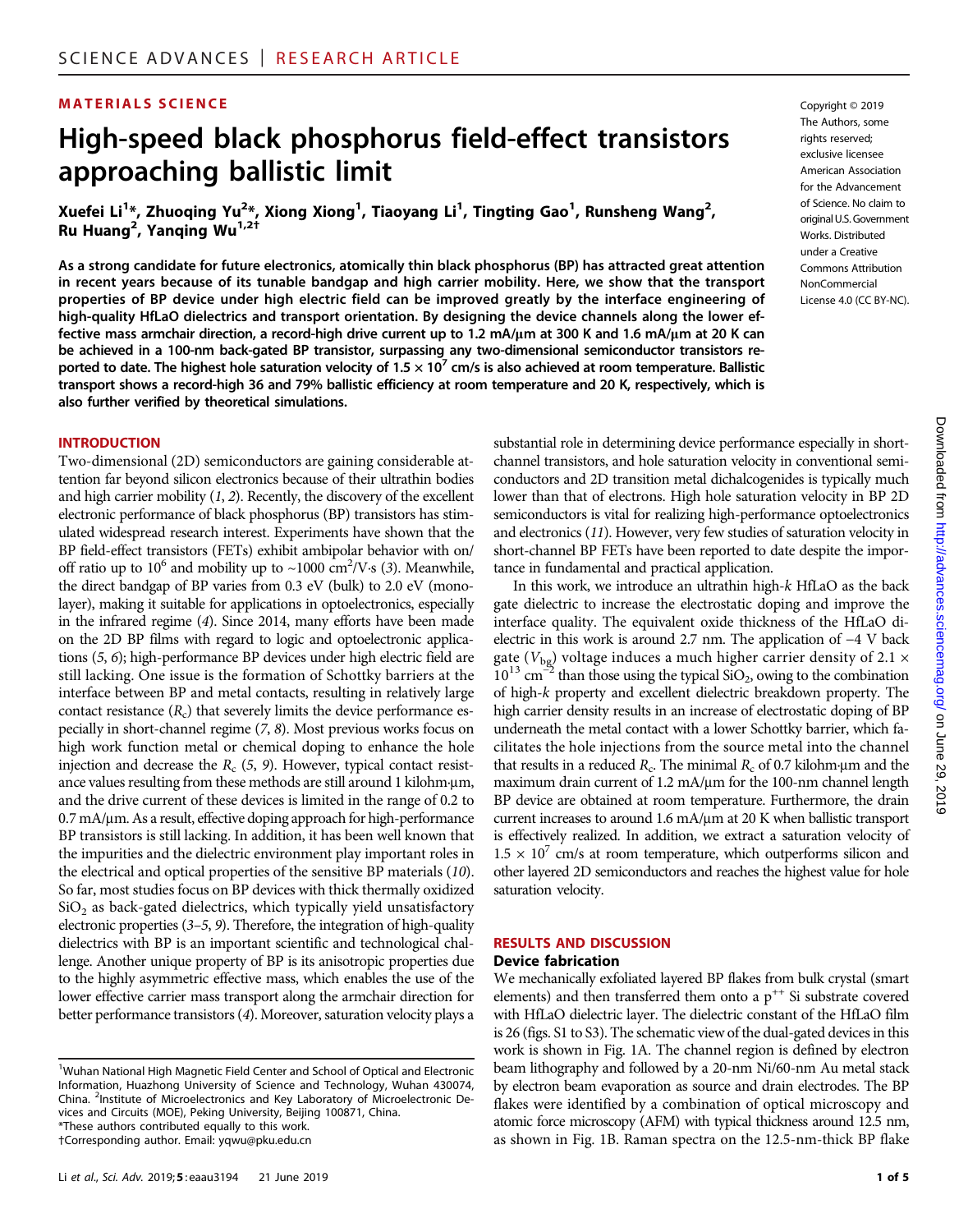

Fig. 1. Characterization of the device structure. (A) Schematic of a back-gated BP on an HfLaO substrate with top Ni/Au source and drain electrodes. (B) BP flake with a measured thickness of 12.5 nm by AFM. Inset of (B), AFM image of the few-layer BP devices. Scale bar, 2 µm. (C) Polarization-resolved Raman spectrum of the BP flake. The left image shows three spectra obtained from an individual flake in different orientations. The right image shows the orientation-dependent  $A^2_g/A^1_g$  peak intensities. (D) Representative false-colored SEM image of the BP transistors. AC and ZZ stand for the armchair and zigzag directions, respectively. Scale bar, 1 µm. a.u., arbitrary units.

with the excitation laser polarized along three different directions are shown in the left panel of Fig. 1C. The three characteristic Raman modes,  $A_g^1$ ,  $B_{2g}$ , and  $A_g^2$ , can be observed, corresponding to the out-of-plane vibration along the z axis (~361 cm<sup>-1</sup>), in-plane vibration along the y axis (zigzag) (~438 cm<sup>-1</sup>), and armchair (~466 cm<sup>-1</sup>) directions along the x axis, respectively (4, 5). As shown in the  $A_g^2/A_g^1$ intensity ratio in 180° rotation of the sample in the right panel of Fig. 1C, it is clear that the intensity ratio reaches the maximum and minimum values when the laser polarization is parallel to the  $x$  (armchair) and  $y$  (zigzag) directions, respectively, consistent with the anisotropy of BP (4). Figure 1D shows a typical scanning electron microscopy (SEM) image of the fabricated BP transistors, with a channel length of 100 nm in this work. To achieve the best performance, we aligned the metal contact to the zigzag crystal direction of the BP flake to achieve the electronic transport in the channel along the armchair direction (4).

#### Temperature-dependent transport properties of BP transistors

Figure 2A shows the well-behaved output characteristics of BP FETs with the 100-nm channel length at room temperature. A maximum drain current ( $I_{\text{dmax}}$ ) of 1.2 mA/µm is realized at  $V_d = -2.5$  V and  $V_{\text{bg}} = -4$  V, which is the highest on-current density reported for BP transistors at room temperature to date, to the best of our knowledge (12, 13). As shown in Fig. 2B, a record-high  $I_{\text{dmax}}$  of 1.6 mA/ $\mu$ m is obtained at  $V_d = -2.5$  V and  $V_{bg} = -5$  V at 20 K, which is the highest current reported thus far for all 2D semiconductor materials (12, 13). The corresponding transfer characteristics for the same BP device are shown in fig. S4 (A and B). Contact resistance  $R_c$  is extracted using the transfer length method, and the result is shown in fig. S5A. In addition, the Schottky barrier height of metal-BP contacts shows a strong back gate dependence, and a very small contact resistance can be achieved at higher doping densities from the back gate voltage (fig. S5, A and B). The details of the carrier injection mechanism are shown in fig. S5 (C to E). The gate voltage of the minimum drain current  $(V_{\text{min}})$  for BP on the HfLaO dielectric substrate remains the same as the temperature decreases from 300 to 20 K, as shown in Fig. 2C, suggesting minimal interface trap charges between the BP flake and the HfLaO dielectric. This can be further confirmed by plotting the difference of threshold voltage during double sweeps at different temperatures, as shown in Fig. 2D, showing that the gate voltage hysteresis is independent of temperature. The weak temperature dependence of the  $V_{\text{min}}$  and hysteresis indicates reduced interface trap densities and charge inhomogeneities (14, 15).

#### Saturation velocity in BP FETs

We assume that the electric field and charge are uniform along the channel and ignore the drain-induced barrier-lowering effect. In this case, the carrier velocity  $v_d$  across the channel can be derived by

$$
\upsilon_{\rm d} = \frac{I_{\rm d}}{W\,|\,Q\,|} = \frac{I_{\rm d}}{W C_{\rm g}\,|\,V_{\rm gs} - V_{\rm t} - V_{\rm d}'/2\,|} \tag{1}
$$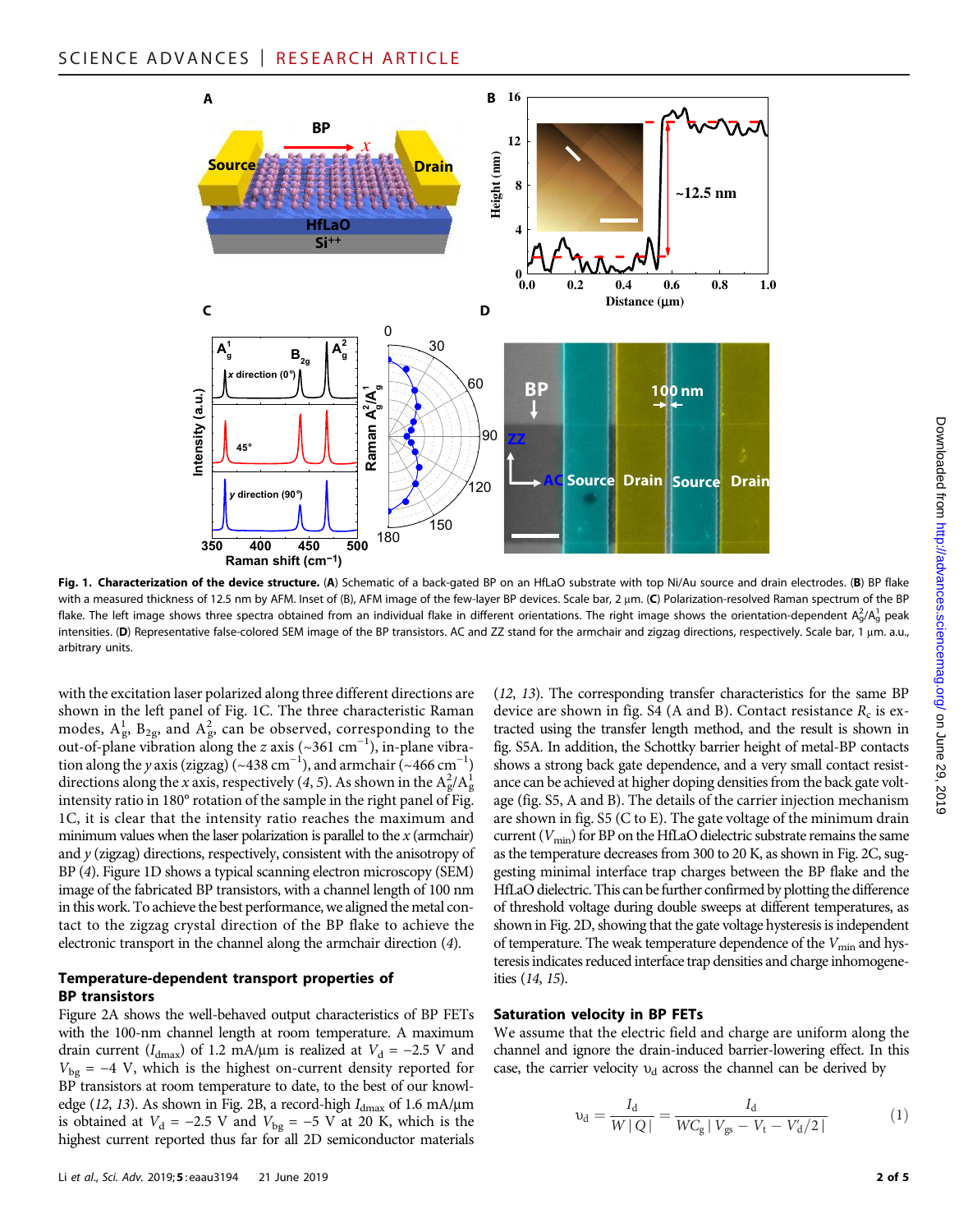

Fig. 2. Transport properties of a BP transistor at low temperature. (A) Output characteristics of the BP device with a channel length of 100 nm at 300 K. (B) Output characteristics of the same device at 20 K. (C) Transfer characteristics of the 100-nm device for BP on HfLaO at different temperatures. (D) Hysteresis values of the 100-nm device for BP on HfLaO as a function of temperature.

where  $V_{gs}$  is the gate-to-source voltage,  $V_t$  is the threshold voltage, and  $V'_{d}$  is the intrinsic drain-to-source voltage (16, 17). The lateral field can be calculated by

$$
F = \frac{V_d}{L} = \frac{V_d - 2I_dR_c}{L}
$$
 (2)

where contact resistance  $R_c$  was measured at various carrier densities using the transfer length method, as shown in fig. S4. To obtain saturation velocity  $v_{\text{sat}}$ , we fit velocity data in Fig. 2A to the Caughey-Thomas model

$$
\upsilon_d = \frac{\mu F}{\left[1 + \left(\frac{\mu F}{\upsilon_{\rm sat}}\right)^{\gamma}\right]^{1/\gamma}}
$$
(3)

where  $\mu$  is the mobility derived from the slope of  $v_d$  versus F, and  $\gamma$ and  $v_{\text{sat}}$  are two free-fitting parameters (16, 17). We found that the value of  $\gamma$  changes with temperature and carrier density ranging from 0.7 to 1.8. It is clear that the fitting curves (solid line) agree well with the experimental data (scatters) at 300 and 20 K, as shown in Fig. 3A. Figure 3B shows the extracted saturation velocity versus temperature at various carrier densities. As expected, saturation velocity increases with lower carrier density, up to  $1.5 \times 10^7$  cm/s at a hole density of  $-1.1 \times 10^{12}$  cm<sup>-2</sup>. In addition, saturation velocity increases with decreasing temperature because of the lower optical phonon occupation ratio at low temperature, in agreement with previous studies on BP (11). Figure 3C benchmarks the hole saturation velocity of BP FETs in this work with monolayer  $WSe_2$  (p-type) as well as other

common p-type bulk semiconductors (11, 18–22). BP exhibits the highest hole saturation velocity among all semiconductors. High  $V_{\text{sat}}$ and a decent bandgap of thin BP films provide the potential for BP as a promising 2D material for future high-speed electronic and optoelectronic applications.

## Theoretical modeling of ballistic transport in BP FETs

To better understand the carrier transport in the short-channel BP devices, we adopted the MIT Virtual Source (MVS) model to extract the transport parameters (23). The model was developed on the basis of the Landauer theory and has been successfully used in describing quasi-ballistic transport in many types of nanoscale transistors (23–25). According to the model, the saturation drain current (i.e., on current) of a nanoscale transistor can be expressed by

$$
I_d = WQ_{x0}F_{\text{sat}}v_{x0} \tag{4}
$$

where W is the device width,  $Q_{x0}$  and  $v_{x0}$  are carrier density and saturation injection velocity at the virtual source point  $(x_0)$ , respectively, and  $F_{\text{sat}}$  is a semiempirical function to model the transition from the saturation region to the linear region. The ballistic limit injection velocity  $v_T = (2k_BT/\pi m^*)^{1/2}$ , where  $m^*$  is the effective mass.<br>Figure 4A shows the modeling results of the output

Figure 4A shows the modeling results of the output I-V curves under room temperature, which agree well with experimental data. The extracted ballistic efficiency  $B_{\text{sat}}$  of the fabricated 100-nm device is as high as 36.3%. To further investigate the potential of the near-ballistic transport of our devices, we show the electronic transport results at 20 K in Fig. 4B. The extracted  $B_{\text{sat}}$  and  $v_{\text{at}}$  for the fabricated 100-nm device are 79.4% and  $1.0 \times 10^7$  cm/s, respectively, which are the record values for transistors based on 2D semiconductor materials so far. With the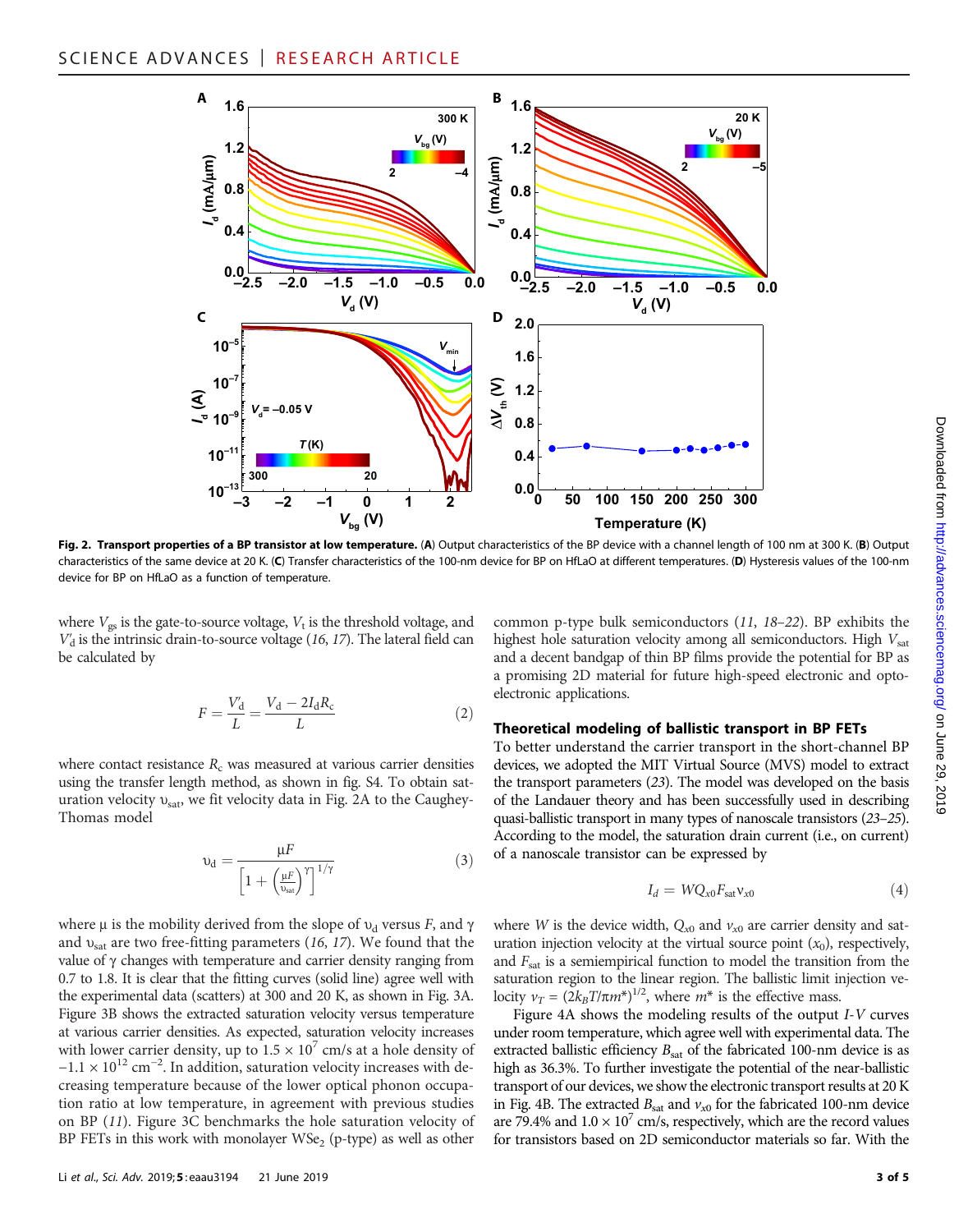

Fig. 3. Saturation velocity of BP FETs. (A) Drift velocity as a function of transverse electric field in the channel for the 100-nm channel length BP device at 300 and 20 K. Scatters are experimental data; solid lines are fits to and extrapolation from Eq. 4. (B) Extracted saturation velocity versus temperature at various hole densities. (C) Comparison of hole saturation velocity as a function of bandgap for different materials at room temperature.



Fig. 4. Ballistic simulation of BP FETs. Comparison of the (lines) MVS model fit and (symbols) measured data for the  $I_d$ - $V_d$  characteristics in Fig. 2. (A) 300 K. (B) 20 K. (C) Benchmark of ballistic efficiency in this work with Si planar MOSFETs.

obtained device parameters, model predictions for devices shorter than 100 nm at 300 and 20 K are shown in Fig. 4C. The  $B_{sat}$  increases as the channel length decreases, indicating less channel scattering events are involved in shorter channel length devices, thus resulting in higher ballistic efficiency. Compared with results at 300 K, much larger  $B_{\text{sat}}$  can be achieved in short-channel devices at 20 K, which are very close to the ballistic limit, where theoretical modeling shows that full ballistic transport can be achieved once the channel length is scaled down to 10 nm. Furthermore, the ballistic ratio of BP FETs at 300 K is always higher than that of Si metal oxide semiconductor FETs (MOSFETs) at the same channel length, as shown in Fig. 4C (26, 27). Thus, our results indicate the remarkable potential of the BP-based transistors for future high-performance, high-frequency applications.

#### **CONCLUSIONS**

In summary, we have demonstrated ballistic transport of few-layer BP FETs with HfLaO dielectrics as the back gate substrate and performed theoretical modeling to gain insight into ballistic transport mechanisms. A record-high on-current density of  $1.2 \text{ mA}/\mu\text{m}$  at  $300 \text{ K}$ and  $1.6 \text{ mA}$ / $\mu$ m at  $20 \text{ K}$  is achieved, which is mainly attributed to the high-quality HfLaO films, the excellent interface between HfLaO and BP, and the ultrahigh electrostatic doping to form low  $R_c$ . A recordhigh field hole saturation velocity of BP FETs of  $1.5 \times 10^7$  cm/s at 300 K can be obtained. The ballistic transport behavior of the BP short-channel device is assessed by the MVS model, demonstrating a ballistic efficiency of 79.4% at 20 K. All these results make few-layer

BP a very promising candidate material for future applications in high-speed electronics and optoelectronics.

#### MATERIALS AND METHODS

#### Back-gated devices

The HfLaO layer was deposited by an atomic layer deposition system (Beneq TFS 200) at 300°C. Hf[N(CH<sub>3</sub>)(C<sub>2</sub>H<sub>5</sub>)]<sub>4</sub> and La((<sup>i</sup>Pr<sub>2</sub>N)<sub>2</sub>CH)<sub>3</sub> were used as precursors for  $HfO<sub>2</sub>$  and  $La<sub>2</sub>O<sub>3</sub>$ , respectively, and ozone  $(O_3)$  served as oxygen source. The cycle ratio of HfO<sub>2</sub> and La<sub>2</sub>O<sub>3</sub> is 8:1. The Hf and La precursor pulse times were both 0.5 s. The purge time of each precursor was 10 s. The  $O_3$  pulse time and purge time were both 1 s. Pure  $N_2$  (99.999%) was used as carrier gas and purge gas. The HfLaO films were annealed at  $500^{\circ}$ C for 30 s in N<sub>2</sub>. Few-layer BP flakes were mechanically exfoliated from the purchased natural bulk BP (Smart-elements) onto an HfLaO/ $p^{++}$  Si wafer in a glove box, where the oxygen and water contents are always kept below 0.1 parts per million. All samples were sequentially cleaned by acetone and isopropyl alcohol to remove any scotch tape residue. Then, poly(methyl methacrylate) resist was spin coated on the surface of the samples in the glove box where the samples were stored in between the process steps. Other fabrication process steps included electron beam evaporation and electron beam lithography, which are mostly carried out in a high-vacuum environment with minimal transfer time in between the process steps due to the air-sensitive nature of the BP material. After defining the source/drain (S/D) area by electron beam lithography, the S/D electrode metal was deposited by electron beam evaporation of Ni/Au (20/60 nm). No annealing was performed after the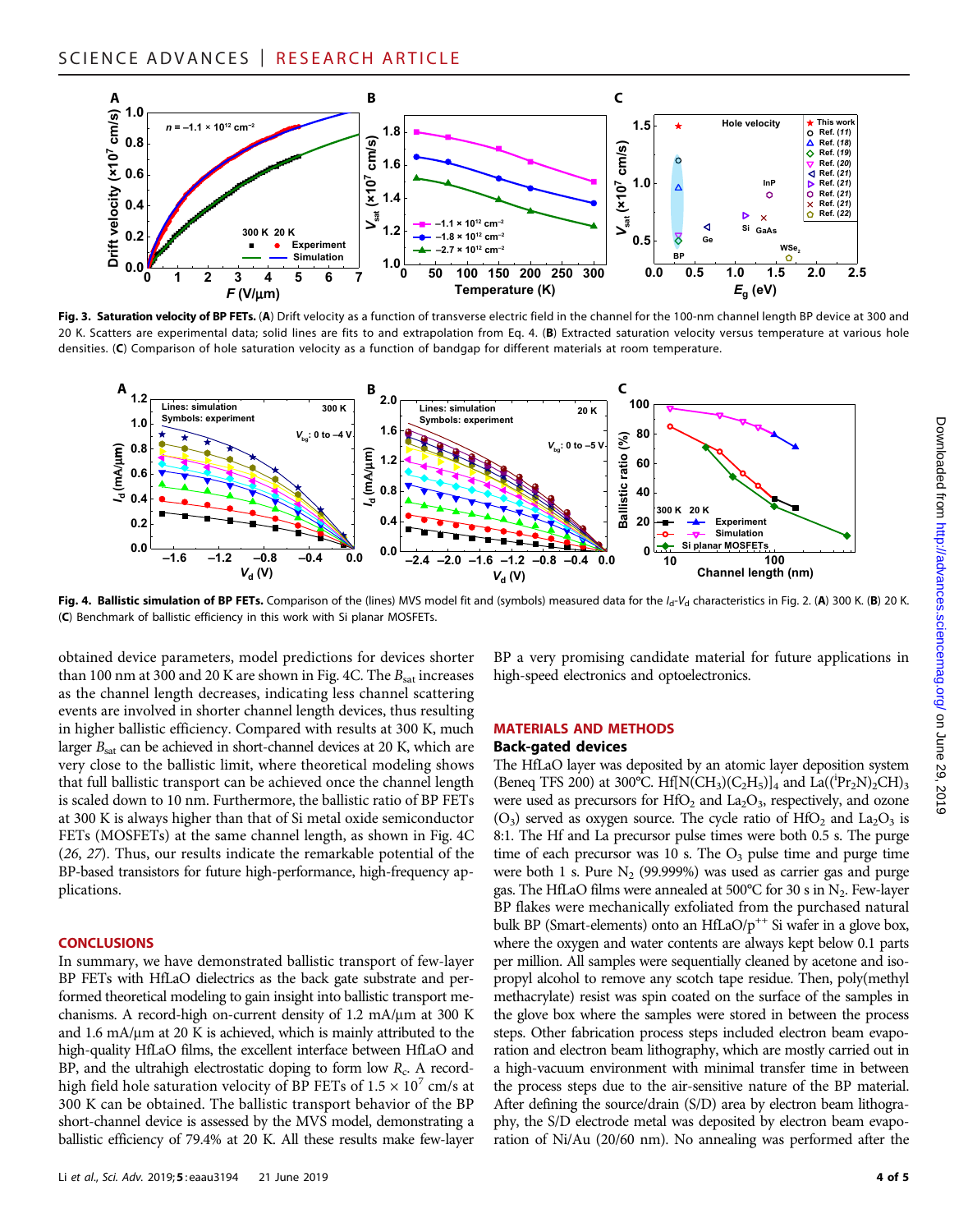deposition of the metal contacts. The electrical characterization was carried out in a lakeshore cryogenic probe station under <10−<sup>5</sup> torr using an Agilent B1500A parameter analyzer.

#### SUPPLEMENTARY MATERIALS

Supplementary material for this article is available at [http://advances.sciencemag.org/cgi/](http://advances.sciencemag.org/cgi/content/full/5/6/eaau3194/DC1) [content/full/5/6/eaau3194/DC1](http://advances.sciencemag.org/cgi/content/full/5/6/eaau3194/DC1)

Additional supporting information

- Fig. S1. C-V characteristics of HfLaO films.
- Fig. S2. X-ray photoelectron spectroscopy characteristics of HfLaO films.
- Fig. S3. J-V characteristics of thin HfLaO films.
- Fig. S4. Temperature-dependent transport in BP transistors.
- Fig. S5. Gate-tunable contact resistance and Schottky barrier.

Table S1. Comparison of saturation velocity for holes at room temperature. References (28–31)

#### REFERENCES AND NOTES

- 1. X. Li, L. Yang, M. Si, S. Li, M. Huang, P. Ye, Y. Wu, Performance potential and limit of MoS<sub>2</sub> transistors. Adv. Mater. 27, 1547–1552 (2015).
- 2. G. Fiori, F. Bonaccorso, G. Iannaccone, T. Palacios, D. Neumaier, A. Seabaugh, S. K. Banerjee, L. Colombo, Electronics based on two-dimensional materials. Nat. Nanotechnol. 9, 768–779 (2014).
- 3. L. Li, Y. Yu, G. J. Ye, Q. Ge, X. Ou, H. Wu, D. Feng, X. H. Chen, Y. Zhang, Black phosphorus field-effect transistors. Nat. Nanotechnol. 9, 372–377 (2014).
- 4. F. Xia, H. Wang, Y. Jia, Rediscovering black phosphorus as an anisotropic layered material for optoelectronics and electronics. Nat. Commun. 5, 4458 (2014).
- 5. Y. Du, H. Liu, Y. Deng, P. D. Ye, Device perspective for black phosphorus field-effect transistors: Contact resistance, ambipolar behavior, and scaling. ACS Nano 8, 10035–10042 (2014).
- 6. M. Buscema, D. J. Groenendijk, S. I. Blanter, G. A. Steele, H. S. J. van der Zant, A. Castellanos-Gomez, Fast and broadband photoresponse of few-layer black phosphorus field-effect transistors. Nano Lett. **14**, 3347-3352 (2014).
- 7. J. Miao, S. Zhang, L. Cai, M. Scherr, C. Wang, Ultrashort channel length black phosphorus field-effect transistors. ACS Nano 9, 9236–9243 (2015).
- 8. A. Allain, J. Kang, K. Banerjee, A. Kis, Electrical contacts to two-dimensional semiconductors. Nat. Mater. 14, 1195–1205 (2015).
- 9. Y. Du, L. Yang, H. Zhou, P. D. Ye, Performance enhancement of black phosphorus field-effect transistors by chemical doping. IEEE Electron Device Lett. 37, 429-432 (2016).
- 10. X. Li, X. Xiong, T. Li, S. Li, Z. Zhang, Y. Wu, Effect of dielectric interface on the performance of MoS<sub>2</sub> transistors. ACS Appl. Mater. Interfaces 9, 44602-44608 (2017).
- 11. X. Chen, C. Chen, A. Levi, L. Houben, B. Deng, S. Yuan, C. Ma, K. Watanabe, T. Taniguchi, D. Naveh, X. Du, F. Xia, Large-velocity saturation in thin-film black phosphorus transistors. ACS Nano 12, 5003–5010 (2018).
- 12. L. M. Yang, G. Qiu, M. W. Si, A. R. Charnas, C. A. Milligan, D. Y. Zemlyanov, H. Zhou, Y. C. Du, Y. M. Lin, W. Tsai, Q. Paduano, M. Snure, P. D. Ye, Few-layer black phosporous PMOSFETs with BN/Al<sub>2</sub>O<sub>3</sub> bilayer gate dielectric: Achieving I<sub>on</sub>=850 µA/µm, g<sub>m</sub>=340 µS/µm, and  $R_c$ =0.58 k $\Omega$ ·µm, in 2016 IEEE International Electron Devices Meeting (IEDM), San Francisco, CA, 3 to 7 December 2016, pp. 5.5.1–5.5.4.
- 13. M. Si, L. Yang, Y. Du, P. D. Ye, Black phosphorus field-effect transistor with record drain current exceeding 1 A/mm, in 2017 75th Annual Device Research Conference (DRC), South Bend, IN, 25 to 28 June 2017, pp. 1–2.
- 14. R. Decker, Y. Wang, V. W. Brar, W. Regan, H.-Z. Tsai, Q. Wu, W. Gannett, A. Zettl, M. F. Crommie, Local electronic properties of graphene on a BN substrate via scanning tunneling microscopy. Nano Lett. 11, 2291-2295 (2011).
- 15. X. Cui, G.-H. Lee, Y. Kim, G. Arefe, P. Y. Huang, C.-H. Lee, D. A. Chenet, X. Zhang, L. Wang, F. Ye, F. Pizzocchero, B. S. Jessen, K. Watanabe, T. Taniguchi, D. A. Muller, T. Low, P. Kim, J. Hone, Multi-terminal transport measurements of  $MoS<sub>2</sub>$  using a van der Waals heterostructure device platform. Nat. Nanotechnol. 10, 534–540 (2015).
- 16. F. Assaderaghi, D. Sinitsky, J. Bokor, P. K. Ko, H. Gaw, H. Chenming, High-field transport of inversion-layer electrons and holes including velocity overshoot. IEEE Trans. Electron Devices 44, 664–671 (1997).
- 17. D. M. Caughey, R. E. Thomas, Carrier mobilities in silicon empirically related to doping and field. Proc. IEEE 55, 2192–2193 (1967).
- 18. H. Wang, X. Wang, F. Xia, L. Wang, H. Jiang, Q. Xia, M. L. Chin, M. Dubey, S.-j. Han, Black phosphorus radio-frequency transistors. Nano Lett. 14, 6424–6429 (2014).
- 19. T. Gao, X. Li, X. Xiong, M. Huang, T. Li, Y. Wu, Optimized transport properties in lithium doped black phosphorus transistors. IEEE Electron Device Lett. 39, 769–772 (2018).
- 20. W. Zhu, S. Park, M. N. Yogeesh, K. M. McNicholas, S. R. Bank, D. Akinwande, Black phosphorus flexible thin film transistors at gighertz frequencies. Nano Lett. 16, 2301–2306 (2016).
- 21. R. Quay, C. Moglestue, V. Palankovski, S. Selberherr, A temperature dependent model for the saturation velocity in semiconductor materials. Mater. Sci. Semicond. Process. 3, 149–155 (2000).
- 22. Z. Jin, X. Li, J. Mullen, K. W. Kim, Intrinsic transport properties of electrons and holes in monolayer transition-metal dichalcogenides. Phys. Rev. B 90, 045422 (2014).
- 23. S. Rakheja, M. S. Lundstrom, D. A. Antoniadis, An improved virtual-source-based transport model for quasi-ballistic transistors—Part I: Capturing effects of carrier degeneracy, drain-bias dependence of gate capacitance, and nonlinear channel-access resistance. IEEE Trans. Electron Devices 62, 2786-2793 (2015).
- 24. S. Datta, Lessons from Nanoelectronics: A New Perspective on Transport (World Scientific Publishing Co Inc, 2012), vol. 1.
- 25. Y. Liu, M. Luisier, A. Majumdar, D. A. Antoniadis, M. S. Lundstrom, On the interpretation of ballistic injection velocity in deeply scaled MOSFETs. IEEE Trans. Electron Devices 59, 994–1001 (2012).
- 26. M. Choi, V. Moroz, L. Smith, J. Huang, Extending drift-diffusion paradigm into the era of FinFETs and nanowires, in 2015 International Conference on Simulation of Semiconductor Processes and Devices (SISPAD), Washington, DC, 9 to 11 September 2015, pp. 242–245.
- 27. S. Eminente, D. Esseni, P. Palestri, C. Fiegna, L. Selmi, E. Sangiorgi, Understanding quasi-ballistic transport in nano-MOSFETs: Part II—Technology scaling along the ITRS. IEEE Trans. Electron Devices 52, 2736–2743 (2005).
- 28. X. Li, R. Grassi, S. Li, T. Li, X. Xiong, T. Low, Y. Wu, Anomalous temperature dependence in metal–black phosphorus contact. Nano Lett. 18, 26–31 (2018).
- 29. A. V. Penumatcha, R. B. Salazar, J. Appenzeller, Analysing black phosphorus transistors using an analytic Schottky barrier MOSFET model. Nat. Commun. 6, 8948 (2015).
- 30. G. Arutchelvan, C. J. Lockhart de la Rosa, P. Matagne, S. Sutar, I. Radu, C. Huyghebaert, S. De Gendt, M. Heyns, From the metal to the channel: A study of carrier injection through the metal/2D MoS<sub>2</sub> interface. Nanoscale  $9.10869-10879$  (2017).
- 31. Y. Liu, J. Guo, Y. Wu, E. Zhu, N. O. Weiss, Q. He, H. Wu, H.-C. Cheng, Y. Xu, I. Shakir, Y. Huang, X. Duan, Pushing the performance limit of sub-100 nm molybdenum disulfide transistors. Nano Lett. 16, 6337–6342 (2016).

Acknowledgments: We thank the technical support from the Center of Micro-Fabrication and Characterization, WNLO, and the Analytical and Testing Center of Huazhong University of Science and Technology. Funding: This work was supported by the National Natural Science Foundation of China (grant nos. 61574066, 61874162, and 61522402), the Strategic Priority Research Program of Chinese Academy of Sciences under grant no. XDB30000000 and, in part, by the Fundamental Research Funds for the Central Universities under grant 2018KFYYXJJ069 and 2019kfvXKJC014. Author contributions: Y.W. conceived the idea X.L. designed and carried out the experiments. Z.Y. provided the theoretical analysis and calculations. X.X. performed AFM measurements. T.L. and T.G. contributed to the electrical measurement. R.W. and R.H. contributed to the discussion of the results. X.L., Z.Y., and Y.W. contributed to the writing of the manuscript. X.L. and Z.Y. contributed equally. Competing interests: The authors declare that they have no competing interests. Data and materials availability: All data needed to evaluate the conclusions in the paper are present in the paper and/or the Supplementary Materials. Additional data related to this paper may be requested from the authors.

Submitted 13 August 2018 Accepted 15 May 2019 Published 21 June 2019 10.1126/sciadv.aau3194

Citation: X. Li, Z. Yu, X. Xiong, T. Li, T. Gao, R. Wang, R. Huang, Y. Wu, High-speed black phosphorus field-effect transistors approaching ballistic limit. Sci. Adv. 5, eaau3194 (2019).